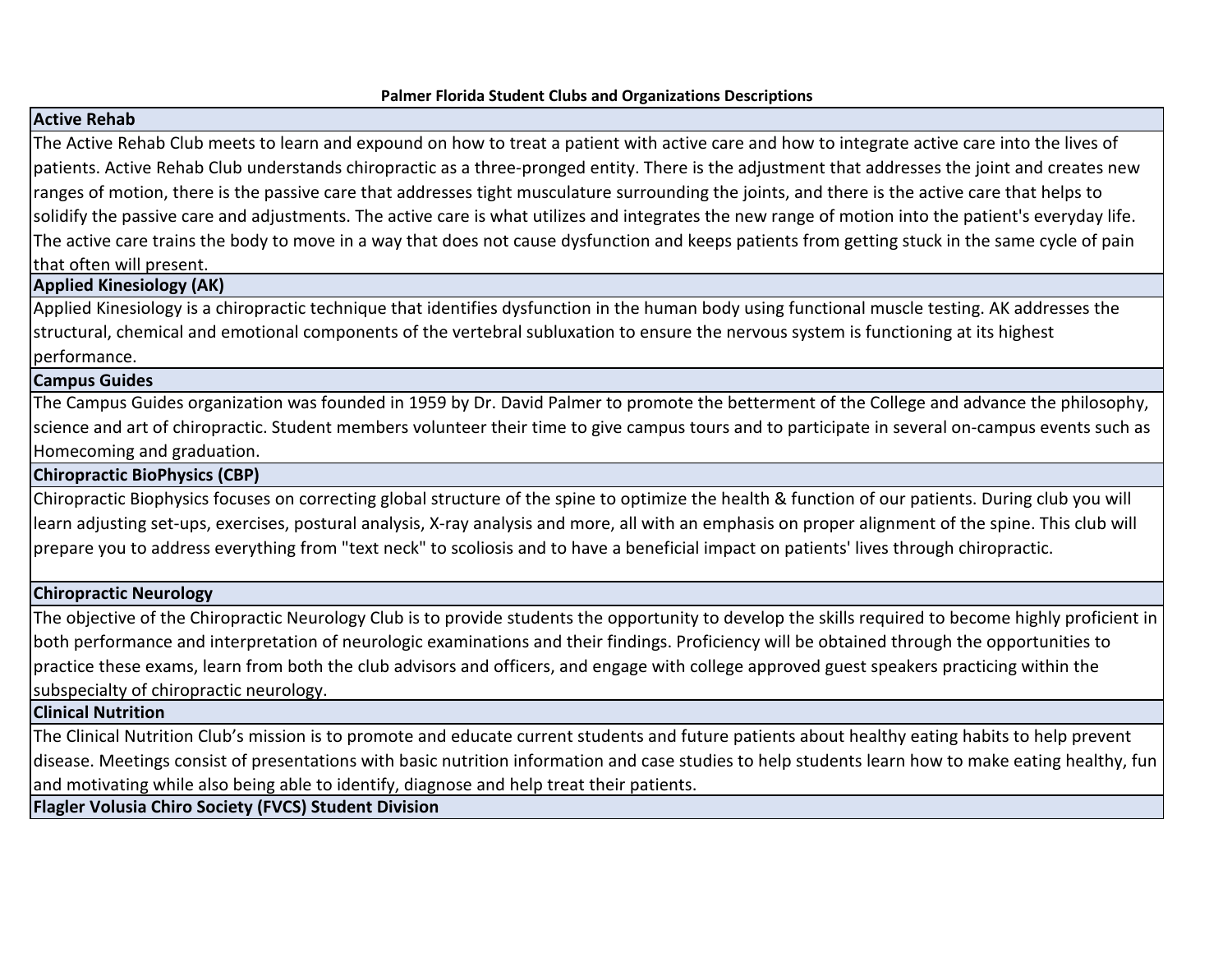FVCS focuses on incorporating students into the professional side of the Flagler Volusia Chiropractic Society which is a local branch of the Florida Chiropractic Association. The club aims to inform and educate future chiropractors about the business opportunities in the area, how to get involved in the community and available business resources within the college and the association.

#### **Gonstead Club**

Gonstead Club is based on the full spine chiropractic technique established by Dr. Clarence S. Gonstead and is a hands-on, technique-based club where students learn the art, science, and philosophy of the Gonstead technique. During club you will learn how to palpate and adjust every vertebral segment of the spine, the pelvis and various extremities along with the analysis to determine what and how to adjust those segments. Gonstead Club works to further develop what is taught in the curriculum.

### **Grostic Club**

The Grostic Procedure Club provides the opportunity to understand and apply an Orthogonal analysis technique involving the craniocervical junction alignment with specific low force adjustment, developed by Dr. John F. Grostic. The club meets to develop the necessary skill to become proficient in understanding and applying the Grostic Procedure.

# **Motion Palpation (MoPal)**

Motion Palpation Club is an evidence-based technique club that delives a hands-on experience utilizing the protocols of the Motion Palpation Institute with a functional approach to chiropractic. The goal is to provide a setting where students will become proficient with their assessment, palpation and adjusting skills.

### **Orthopedics Council**

Orthopedics Council is a bridge into chiropractic orthopedics and neuromusculoskeletal medicine where you can obtain your Diplomate of the International Academy of Neuromusculoskeletal Medicine (DIANM). The club will facilitate advanced information on how to evaluate and manage the care of patients with acute pain, chronic pain, and high-impact pain syndrome. The club will also focus on the communication tools necessary to practice evidence based and integrative care alongside other healthcare providers with the goal of offering students expanded career opportunities.

### **Palmer Student Alumni Foundation (PSAF)**

PSAF is the liaison between the Palmer College of Chiropractic student body and the Palmer alumni. PSAF promotes a strong professional spirit among students through bridging the communcations between students and alumni. PSAF will provide students with avenues for personal and professional growth and develpment to become successful doctors of chiropractic.

### **Passive Rehab**

Passive Rehab Club is a hands-on club that incorporates manual therapy techniques the practitioner can use to compliment chiropractic adjustments and rehab exercises in their care plan. The officers present and demonstrate how to best address the functional imbalances associated with common musculoskeletal complaints seen in practice.

### **Pediatric**

The Palmer Pediatric Club helps equip students in approaching pregnant and pediatric patients with confidence and skill. Students do not have pediatric coursework until quarter 9, so the club helps develop pediatric skills earlier on in the curriculum.